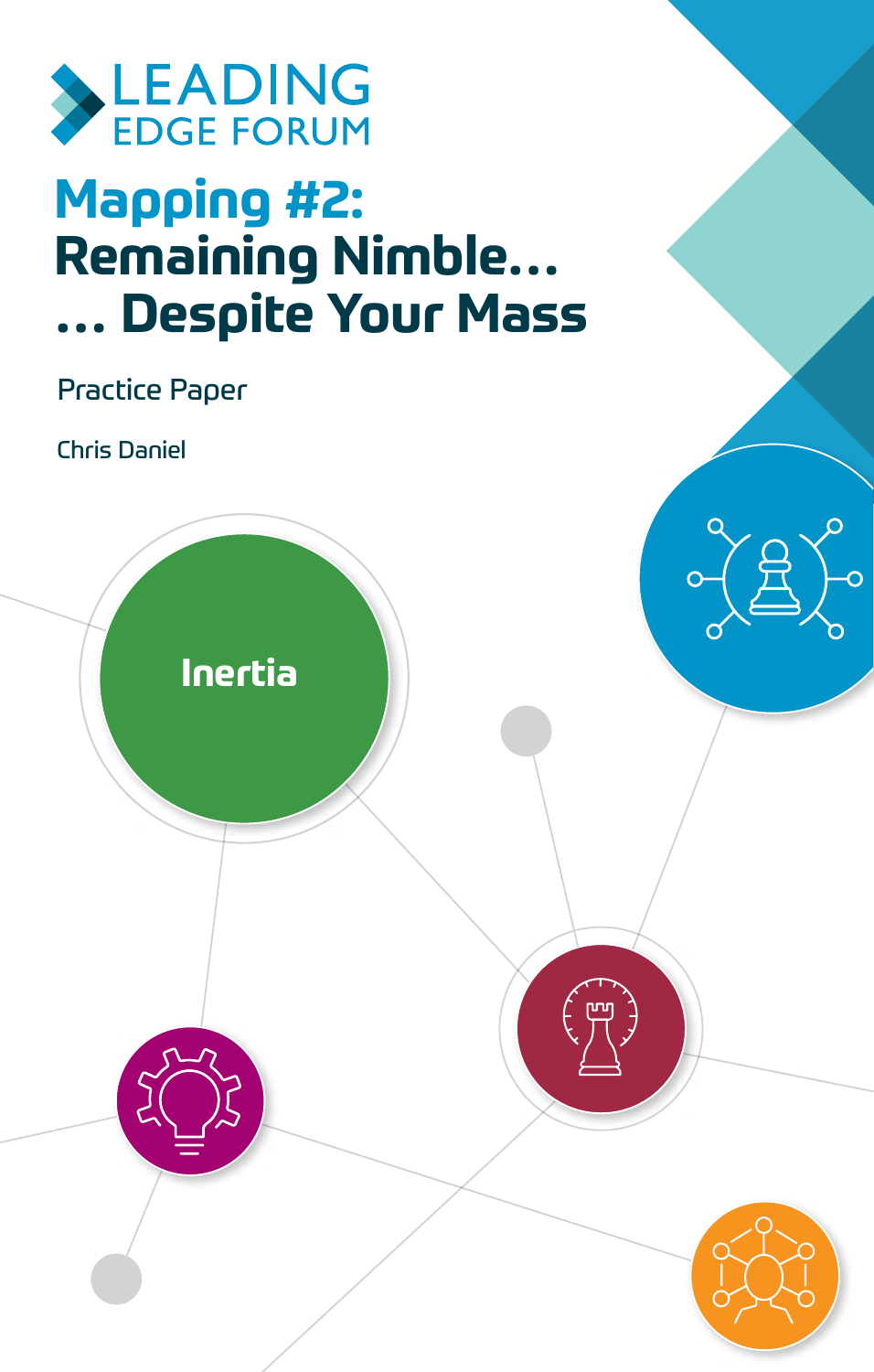Remaining Nimble… … Despite Your Mass



Our world is complex and full of uncertainty, which means we live with constant change. As time passes, new situations emerge and new conditions become visible; we have to learn and adapt, and, paraphrasing Charles Darwin's work, our ability to adapt determines our success far more than any other skill, asset or capability.

Changes come in many different forms. Some are part of a clear trend and can be anticipated. The phrase 'anticipating the future' has a quite broad meaning – even discounting any kind of crystal ball. For example, we might observe that certain market conditions will become unsupporting in the future. We mean that we expect something new to appear – though we have no clue what it will be. In other situations, we expect certain things to happen, but have no idea when. A good example is Artificial Intelligence – many people expect that most day-to-day customer care will be handled by AI robots, but cannot say when. But some changes are completely unpredictable.

The ancient Greek philosopher Heraclitus observed that the only thing that is constant is change. Though history likes to repeat itself, each blink of an eye makes things different, and we learn all the time. Once we understand something new, we can see further into the future, and we can see more things we do not understand.

*"Our ability to adapt determines our success."* 

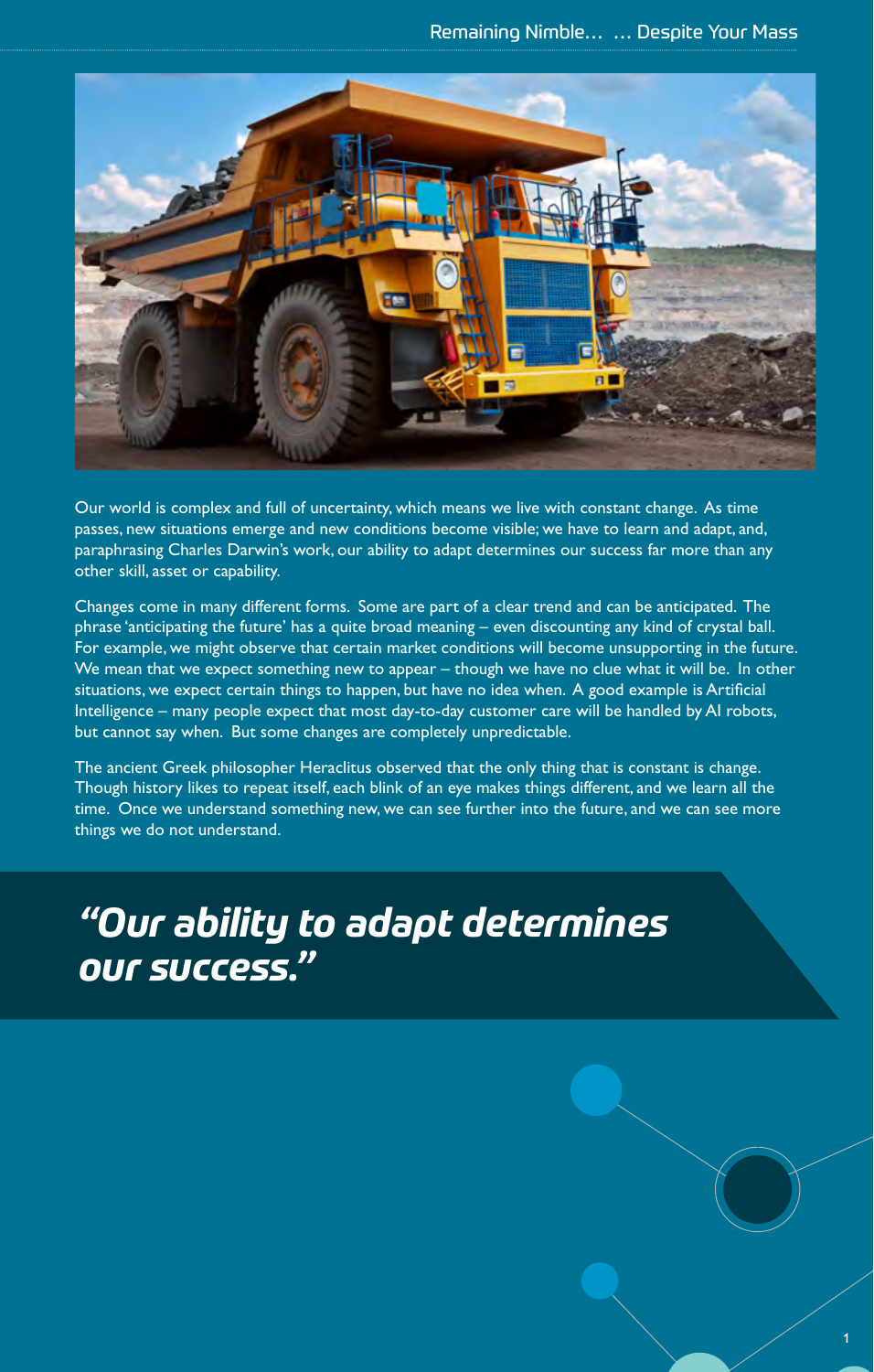

## **Figure 1: Conquering the market was never 'faster', but that does not mean 'easier'. On the contrary, it means increased competition**

But this barely scratches the surface of the situation. The reality is that change itself changes, in the sense that it happens at a faster and faster rate. Dramatic improvements in key communication areas (such as logistics, transport of people, marketing and even social dynamics) have greatly reduced the time it takes to conquer the world in the business sense, as Figure 1 illustrates.

We are better at knowledge management and at collaboration; we create new and exciting things faster than ever before; and we know how to reach our customers in no time at all.

 $\mathfrak{p}$ 

Such changes are formed of two co-dependent streams: a *basic stream* driven by the basic laws of competition, which makes products and activities ever more efficient without tampering with their nature; and a *macro stream* consisting of dependencies between different products. For example, widespread computerization was not possible without prior electrification and the invention of cheap semiconductors. Since important inventions and optimizations enable other inventions, market focus follows industries with the biggest potentials – long ago, electricity was a high-margin business; today, other industries have become 'hot'1 .

# **"The only thing that is constant is change."**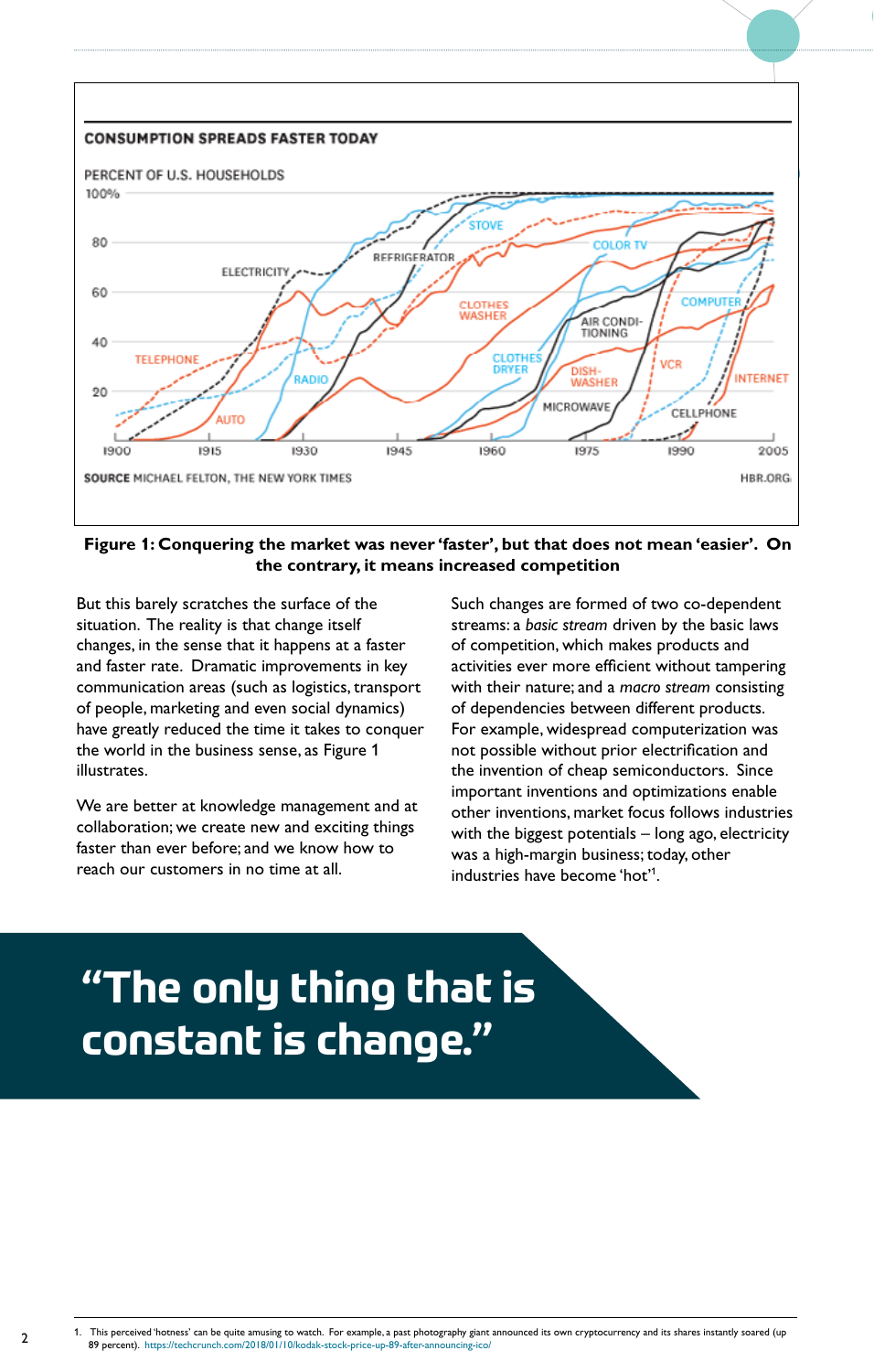

**Figure 2 – How the increasing rate of changes affects company lifespan**

Most existing companies can handle (though not without trouble) change at the basic level, but industrial-scale shifts are too much. Companies do attempt pivots, but (as the data in Figure 2 shows) without much success. As the rate of change has increased, company lifespans have shrunk.

## **Why change management is so difficult**

Nokia started in 1865 as a wood pulp mill. Over decades, it acquired and operated businesses in many industry sectors, before focusing on telecommunications and mobile telephony in the 1990s. It has continued to explore new opportunities and at the time of writing is a world leader in next-generation services and technology, including personal health gadgets. But Nokia is exceptional. The majority of companies are not capable of continuous transformation, and cease operating shortly after (or before) their primary market closes.

There are two important reasons why this happens. The first is so simple and so trivial that it can be easily overlooked, discounted or laughed out of court, and therefore it needs to be explicitly stated: We want to protect what we already have<sup>2</sup>.

Note that this 'protection' is often contradictory to the company's long-term interests, as people taking decisions or even just advising others will put their own good before the good of the company, especially if the accusation of such an approach can be plausibly denied. Such 'protection' may take many different forms, and be exercised by many different actors:

- Shareholders may want to protect their profits and demand that the board cuts costs, even if it means the company will not have money for critical R&D/investment in the future.
- CEOs may protect their reputation, position and bonuses by ensuring that everything looks good at the end of their watch. Calling out wrong decisions and poor management choices can be postponed nearly indefinitely.
- Employees may protest or even blatantly sabotage a change if it threatens their position or business unit.
- Customers may not be willing to pay to invest in new know-how or more modern solutions, and they want to retain their profits as long as possible. Hence they will demand backward compatibility and long-term support.

## *"We want to protect what we already have."*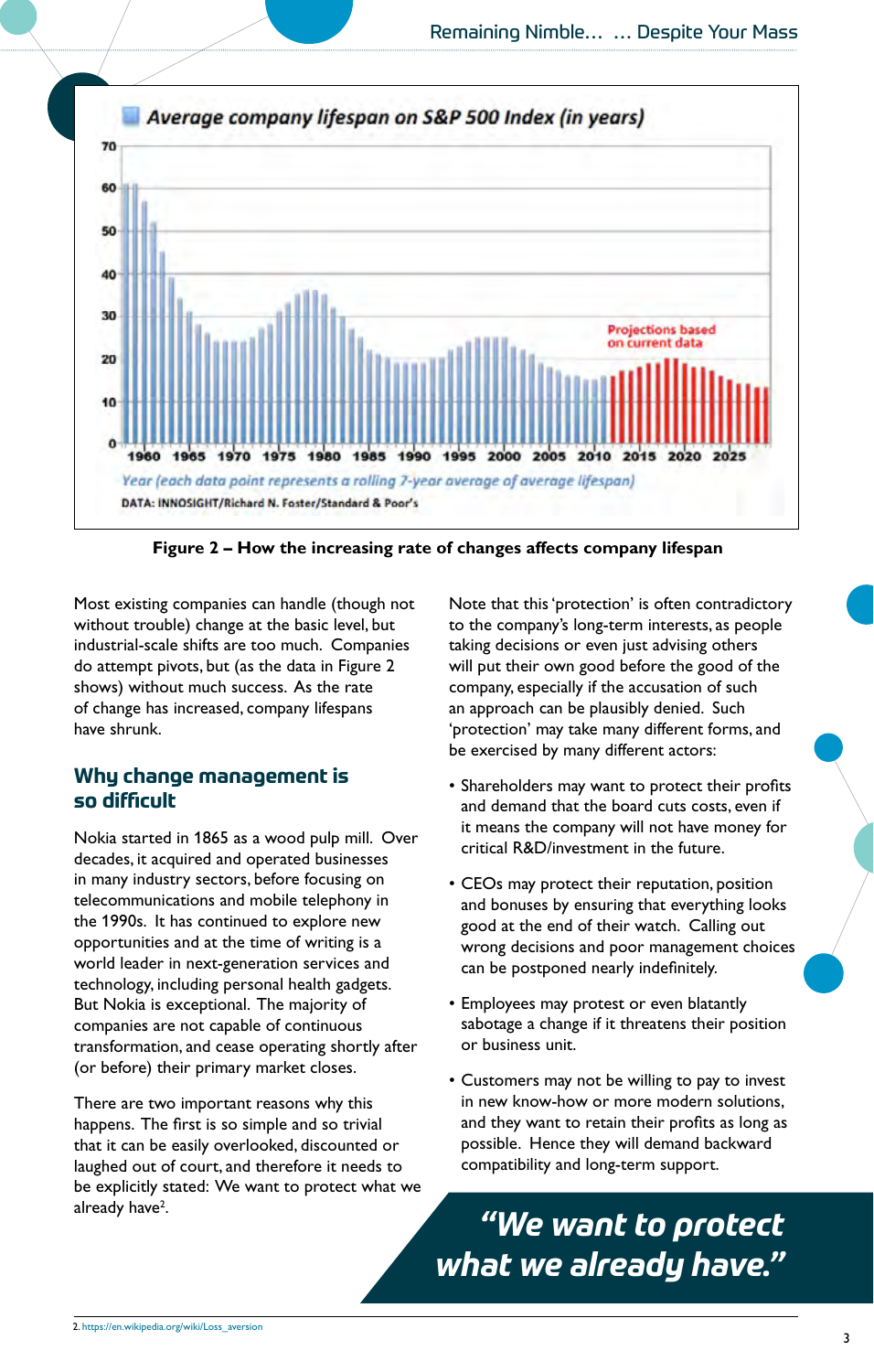This last source of protection may be surprising. Customers have a dual role: if you have customers, your company is successful, but those customers have committed to a certain approach and will resist any change that costs them money. Do not be fooled – when enough market pressure to change mounts on your customers, they will switch without sentiment to a more efficient solution, leaving you alone with your outdated product.

In an ideal world, you would dispose of that product and every associated part of your company, in order to get some liquidity and invest in something better. Unfortunately, that is rarely possible – first, because you may still have some loyal customers, and second, because some of those assets are of extremely low liquidity, as you cannot easily sell processes, knowledge or products that are outdated. What is more, these assets are intangible and not present in the company balance sheets because modern accounting practices rarely handle them well. Depreciating or amortizing processes or knowledge is still not a standard practice, even though we know their value diminishes over time.

The more low-liquidity assets you have, the more difficult it will be for you to adapt, and the greater the incentive to postpone write-offs, especially those that are not material or plainly visible.

In his book *The 7 Habits of Highly Effective People*, Stephen Covey's second recommended habit is to begin with the end in mind. This observation has very interesting consequences:

• First, you have to think about the e*xit conditions*  for every decision, and especially for every investment that creates low-liquidity assets. (Examples include management practices and the systems supporting them, company culture, the reward system, and potentially many, many more.) Just assessing the risk of the company's chief source of income drying, and anticipating a possible date when it might happen, may completely change your perspective and render certain investments unattractive, especially if better approaches are already appearing in the market.

## *"Begin with the end in mind."*

- Second, the more assets you own, the more difficult it is to adapt. As the photograph on page 1 illustrates, large mass does not support rapid manoeuvres. The bigger your company, the more people have their own trophies and territories, and the more they will protect the status quo. And the bigger your company, the more assets you will have to write off when you change. Using outsourcing wisely<sup>3</sup> helps to limit the size of your company, cut costs and increase efficiency.
- Last but not least, success cannot be considered to be permanent. It is short-lived by its nature and has to be recognized as such. This forces you to consciously take more risks and look for new potential sources of future successes.

No business can exist without assets. Monitoring the assets you are responsible for (which is much broader than pure ownership) means you have to constantly monitor whether generated value offsets induced risks.

## **What adds to your mass?**

## **Organizational issues**

There are two failings in particular that will cause an organization of any scale to add or retain excess mass:

- 1. **Duplication** if your company has multiple local systems doing the same thing (for example, multiple CRMs in a bank), it is very difficult to measure their efficiency, and if rationalization is proposed at least some of their owners will not see a reason to change or will even actively fight the change.
- 2. **Insufficient outsourcing** it is far easier to terminate or not renew a contract with a vendor than to close a factory. Proper use of outsourcing can not only save costs, but also lower exit costs and transfer some risks to your vendor. (See footnote 4.)

As well as these two major organizational issues, we have identified 16 other forms of inertia<sup>4</sup>, which we have divided into four major groups:

## **Past success**

Every successful undertaking results in natural aversion to any change. We have observed the following mechanisms: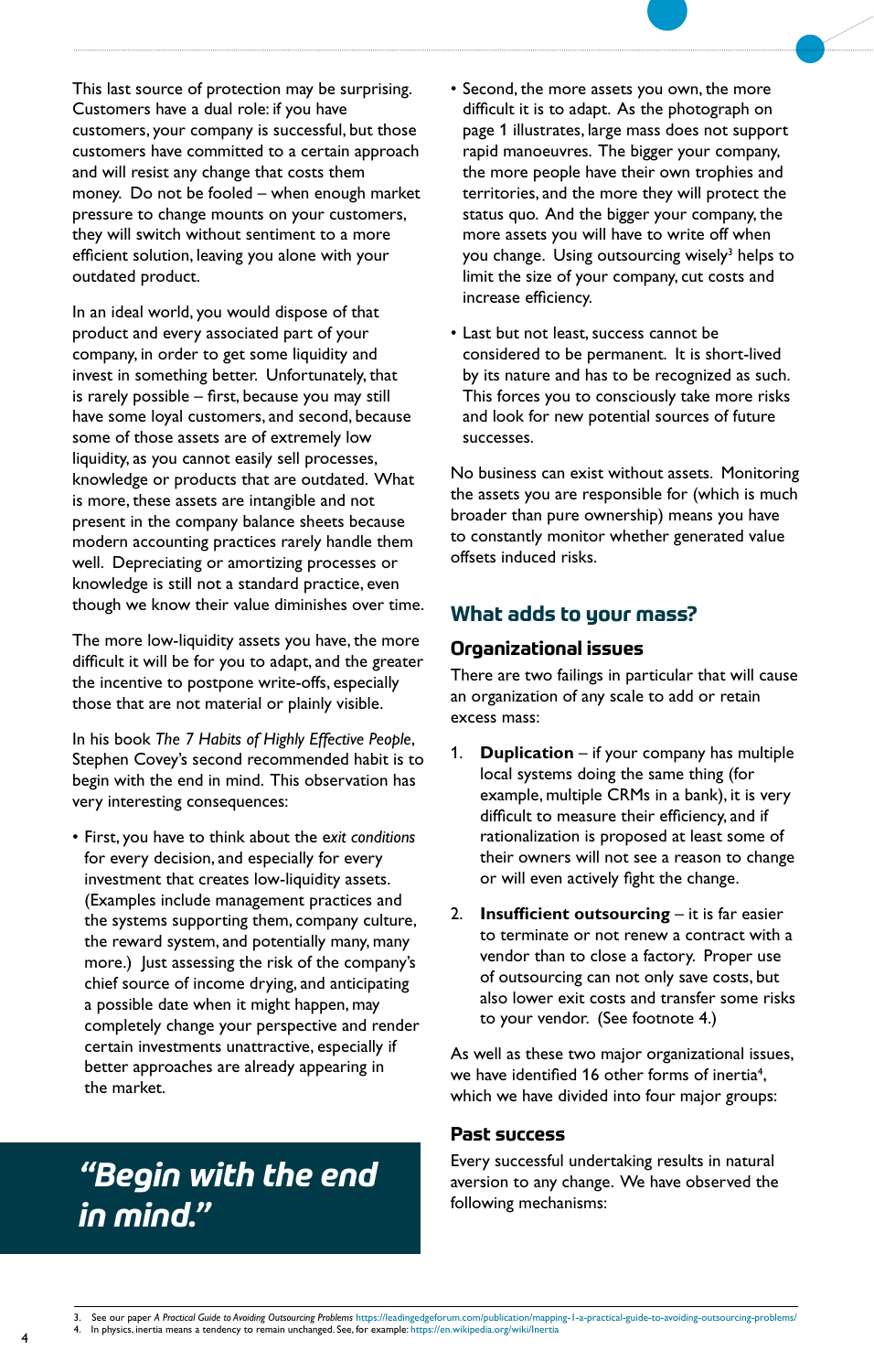- 3. **Declining unit value** as time passes, the cost of producing any good or delivering any service usually falls, because experience enables you to optimize. However, if the competition leapfrogs you and becomes even more efficient, you may be tempted to cut your costs to keep margins high rather than investing in learning and introducing changes. We call this path the 'spiral of death', as a reduced workforce does not have the capacity to invest in new knowledge.
- 4. **Data for past success misleads** humans think in a linear way. Forecasts based on past successes will indicate a rosy future even though the market may be close to saturation.
- 5. **Resistance to changed rewards and culture** – new business models may bring less generous rewards and drastic changes to how the company operates. It would be in the interest of every involved party to keep status quo.
- 6. **External financial markets reinforce existing models** – shareholders may be pushing the board to exploit the current, apparently more certain market, hoping they will cash in profits in the near feature.

## **Past norms**

This group covers various intangible, off-balancesheet assets that change may mean have to be written off, yet the natural tendency is to retain them:

- 7. **Business relationships** your customers may not be willing to invest in the new way of doing things and will thus give you a false sense of security – until they switch provider to restore margins; your suppliers, after many years of successful cooperation, may have become your friends, which makes it harder to cancel contracts with them.
- 8. **Financial/physical capital** nobody is keen to make wrong decisions or mishandled investments public and write off their consequences, especially if it is possible to give the impression that all is well.
- 9. **Political capita**l a shift in corporate strategy will mean some careers will end and/or some people will lose their power. Those affected will object to the change, perhaps indirectly.

10. **Barriers to entry** – this one is slightly different. A barrier to entry, whether it is a rare asset or specialized knowledge, protects the business from competition. But what few people realize is that the barrier to entry is temporary. Since everything evolves, if the market is attractive enough, competitors will appear, and the barrier to entry will be breached. When this happens, the affected business may attempt to carry on as usual, following outdated forecasts (see item 4) and to fulfil public promises given to shareholders (see item 6).

## **Agency of the new**

This group includes significant risks that prevent adoption of a given solution even when it has been identified as the next 'right' thing to do:

- 11. **Suitability**  your customers may not be willing to adopt a barely known solution even if it is significantly better than the former one. They may fear that the risks are greater than the benefits.
- 12. **Lack of second sourcing** if you are the only provider of a new approach, companies may be reluctant to become your customer because they fear lock-in.
- 13. **Lack of pricing competition** if you are the only provider of a new approach, your potential customers may walk away because they are afraid you will use their commitment to extract more money than they are willing to pay.
- 14. Lack of strategic control your customer certainly already has some control measures and processes set up; adopting your new solution may require some of those controls to be delegated to you. Giving up controls or strategic processes (e.g. cloud management) to a third party may be perceived as risky to the company and a reduction in its power.

## **Cost of the new**

In the last group are four pure cost categories associated with introducing a new change. These costs can be used to argue that the current arrangement is the best:

- 15. **Knowledge**  hiring new people
- 16. **New skillset** training
- 17. **New business relationships** marketing, seeking and testing new suppliers
- 18. **Governance, management, practices**  new processes needed to cope with new risks.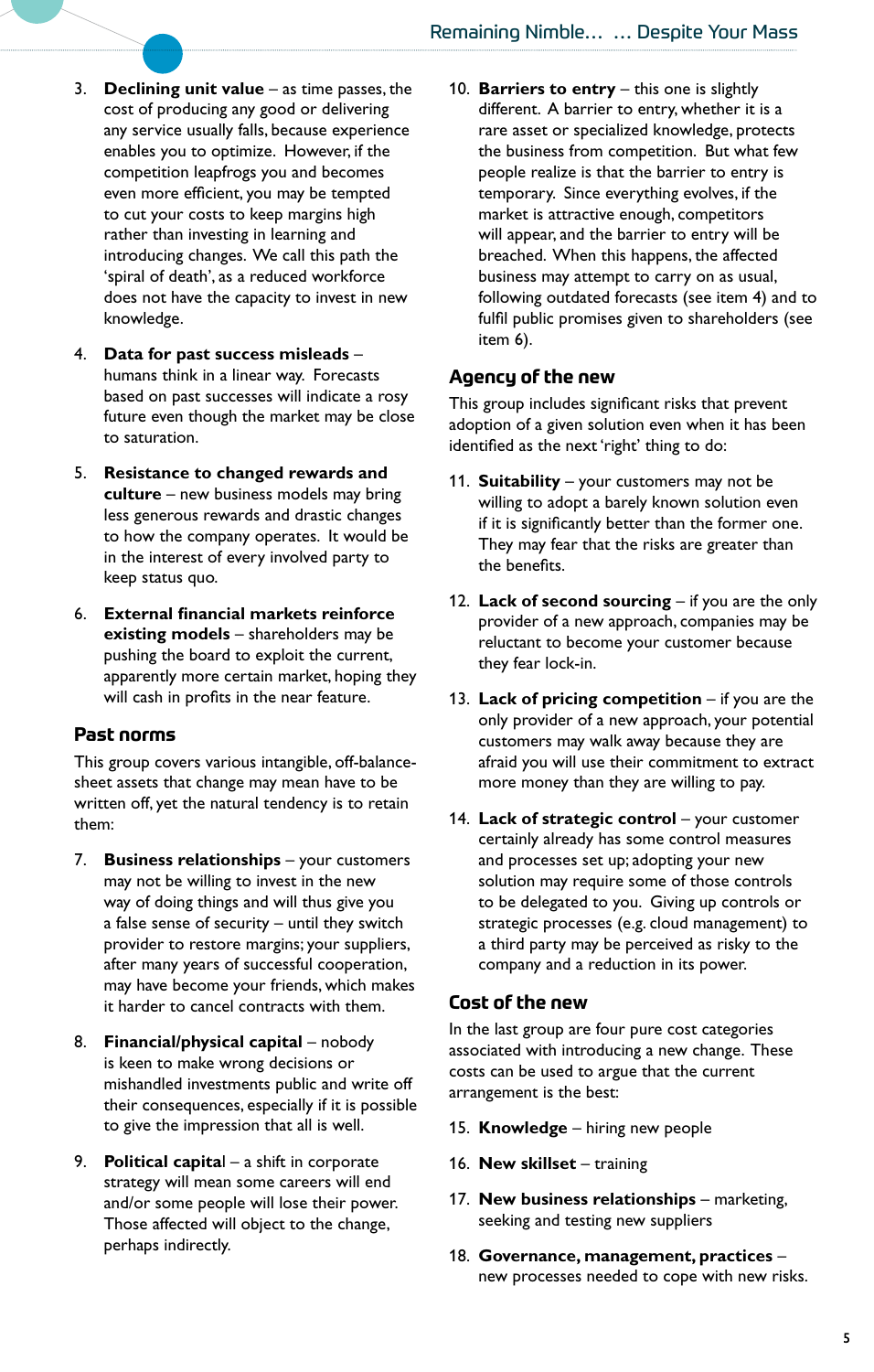## **The current state of affairs**

The Wikipedia definition cited above says that inertia is a primary manifestation of mass, and while this definition was created with physics in mind, it applies to businesses, too. Coping with any change requires effort and the bigger the change, the bigger the mass likely to be affected and therefore the greater the effort. The only difference is that in business, the mass (in the form of assets) is not always visible; and those assets may be internal (where relevant decisionmakers have their personal agendas) or external (where customers have their own plans).

Since most existing management frameworks do not seem to cover inertia at all, merely understanding it and taking it into account while taking decisions will constitute a powerful, longterm advantage.

## **How to cope with inertia**

Understanding inertia is the first and most important step, because then you will not only be able to predict or spot what's preventing change, but you will be able to use it to guide your decisions. You will know the cost of getting out of a particular business or getting rid of a particular asset, even if you choose to ignore it to realize short-term benefits.

This section describes a mechanism for understanding the inertia in your organization.

## **Understand structure**

In some cases, inertia is associated with the final product, and therefore it is very difficult to change the business model. In others, inertia affects simple components that need to be altered in order to increase efficiency. The first step is to visualize your organizational structure, as in the example in Figure 3.

The visualization starts with identification of the user being served (usually the customer) and his/her needs. This step provides an anchor  $-$  a reference point that shows what exactly the company is doing, what value is being delivered to the end user and how she/he perceives that value.

Then you create a chain of dependencies, by repeatedly asking the question 'What do I need to do that?' where 'that' initially means the user need, and in later stages refers to identified components.

The structure that results forms a dependency tree, where components closest to the user (needs and what satisfies them) are most visible, while those lower in the hierarchy can be assumed to be invisible or ignored by customers.

## *"The first step is to visualize your organizational structure."*



**Figure 3 – A simple map of value chain components**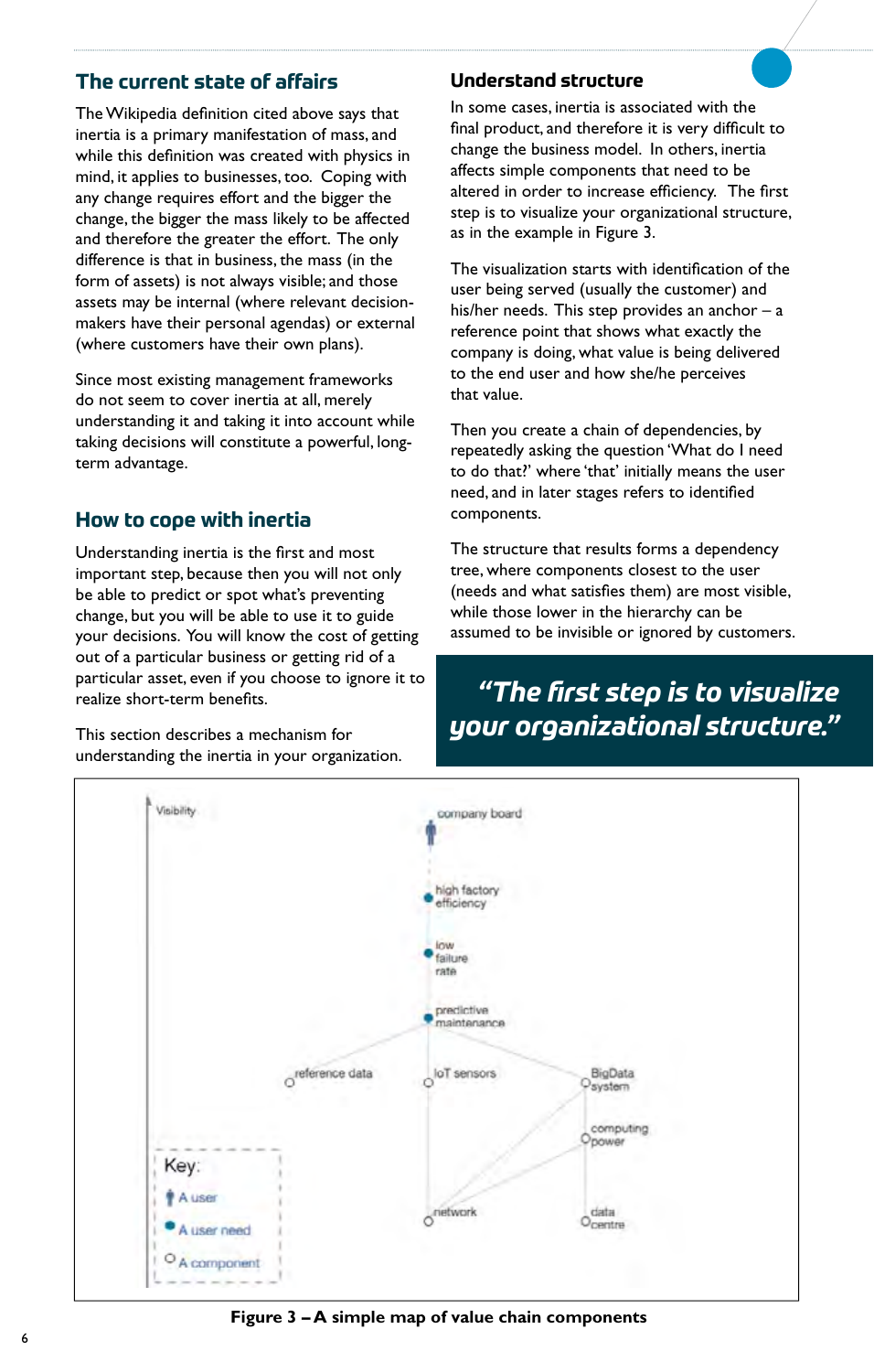Very often, questions arise about the subjectivity of such a representation, and they are justifiable. Two people in similar environments may have completely different understandings of the situation, and different things may be important to them. This is natural, and expected, and can be countered only by showing your diagrams to others and opening yourselves for honest discussion about what is really needed.

You may have to create more than one diagram if your company is large. At this stage, look at components that appear more than once and centralize them if possible.

## **Understand how components naturally evolve**

Each component (whether a practice or data) starts as an experiment, as something immature, and over time and through being used, gets more efficient until it is a boring (or 'hygiene') cost of doing business. This evolution goes through four stages:

• **Stage I** (Genesis) describes something very new and highly uncertain. These components usually are not used commercially, but they seem to have some future value that needs to be identified by experiments and exploited.

- **Stage II** (Custom-built) describes components that are used commercially but are not yet offered by vendors. Whether skills or solutions, you have to create them for yourself, or have them created specifically for you. The uncertainty is high, but so too is the potential reward from using the solution.
- **Stage III** (Product/rental) describes components that are available as off-the-shelf solutions. You need them and you can buy them (though they may be expensive). The associated uncertainty is rather low, as you know what to expect from your investment.
- **Stage IV** (Commodity/utility) describes mature components with little to no uncertainty. They are so mature that they are often taken for granted and attract attention only when they fail.

LEF Researcher Simon Wardley has drawn up the table in Figure 4 to help identify the stage of evolution of any component by its characteristics.

| <b>Type</b>                                                        | <b>I - Genesis</b>                                            | II - Custom-built                                        | III - Product                                                                 | <b>IV - Commodity</b>                                         |
|--------------------------------------------------------------------|---------------------------------------------------------------|----------------------------------------------------------|-------------------------------------------------------------------------------|---------------------------------------------------------------|
| <b>Characteristics</b>                                             |                                                               |                                                          |                                                                               |                                                               |
| <b>Ubiquity</b>                                                    | Rare                                                          | Slowly increasing adoption                               | Rapidly increasing<br>consumption                                             | Widespread and<br>stabilizing                                 |
| <b>Certainty</b>                                                   | Poorly understood                                             | Rapid increases in learning                              | Rapid increases in use                                                        | Commonly understood in<br>terms of use                        |
| <b>Publication focus</b><br>(Press, social media)                  | Wonder of the<br>component                                    | Building, constructing,<br>awareness and learning        | Maintenance, operations,<br>installation, features                            | Use and what can be built<br>with it                          |
| <b>General properties</b>                                          |                                                               |                                                          |                                                                               |                                                               |
| <b>Market</b>                                                      | Not existing or undefined                                     | Forming                                                  | Growing                                                                       | Mature                                                        |
| <b>Knowledge</b>                                                   | Experimenting                                                 | Learning how to use                                      | Learning how to operate<br>efficiently                                        | ä,                                                            |
| How people in the<br>industry branch see it                        | Too early to say                                              | Domain of experts                                        | Expected to be used                                                           | Trivial and expected to<br>be used                            |
| <b>User perception</b>                                             | Exciting, surprising,<br>confusing, different                 | Emerging                                                 | Expected                                                                      | Standard                                                      |
| <b>Perception of the</b><br>business people                        | Possibly a competitive<br>advantage                           | A competitive advantage.<br>Focus on ROI and<br>examples | Advantage through<br>implementation or<br>additional features                 | Cost of doing business                                        |
| <b>Focus on value</b>                                              | High future worth                                             | Seeking profit                                           | High profitability                                                            | Reducing margin<br>compensated by volumes                     |
| <b>Understanding</b>                                               | Unpredictable                                                 | Increasing understanding.<br>Development of measures     | Increasing education.<br>Refinements of measures                              | Well defined, stable and<br>measurable                        |
| When comparing with<br>other companies using<br>the same component | Difficult to understand<br>what the other company<br>is doing | It is possible to learn from<br>other companies          | It is possible to find<br>feature differences and<br>identify important ones. | It is possible to find out<br>best practices worth<br>copying |
| <b>Failure</b>                                                     | Tolerated if not assumed                                      | Unsurprising                                             | Not tolerated, focus on<br>improvement.                                       | Not expected                                                  |
| <b>Marketing approach</b>                                          | Gambling                                                      | Exploring a found value                                  | Market analysis                                                               | Metric driven                                                 |
| <b>Efficiency</b>                                                  | Reducing the cost of<br>change                                | Reducing cost of waste                                   |                                                                               | Reducing cost of deviation                                    |
| <b>Decision drivers</b>                                            | Heritage/culture                                              | Analyses and synthesis                                   |                                                                               | Previous experience                                           |

**Figure 4 – Characteristics of components at each of the four stages**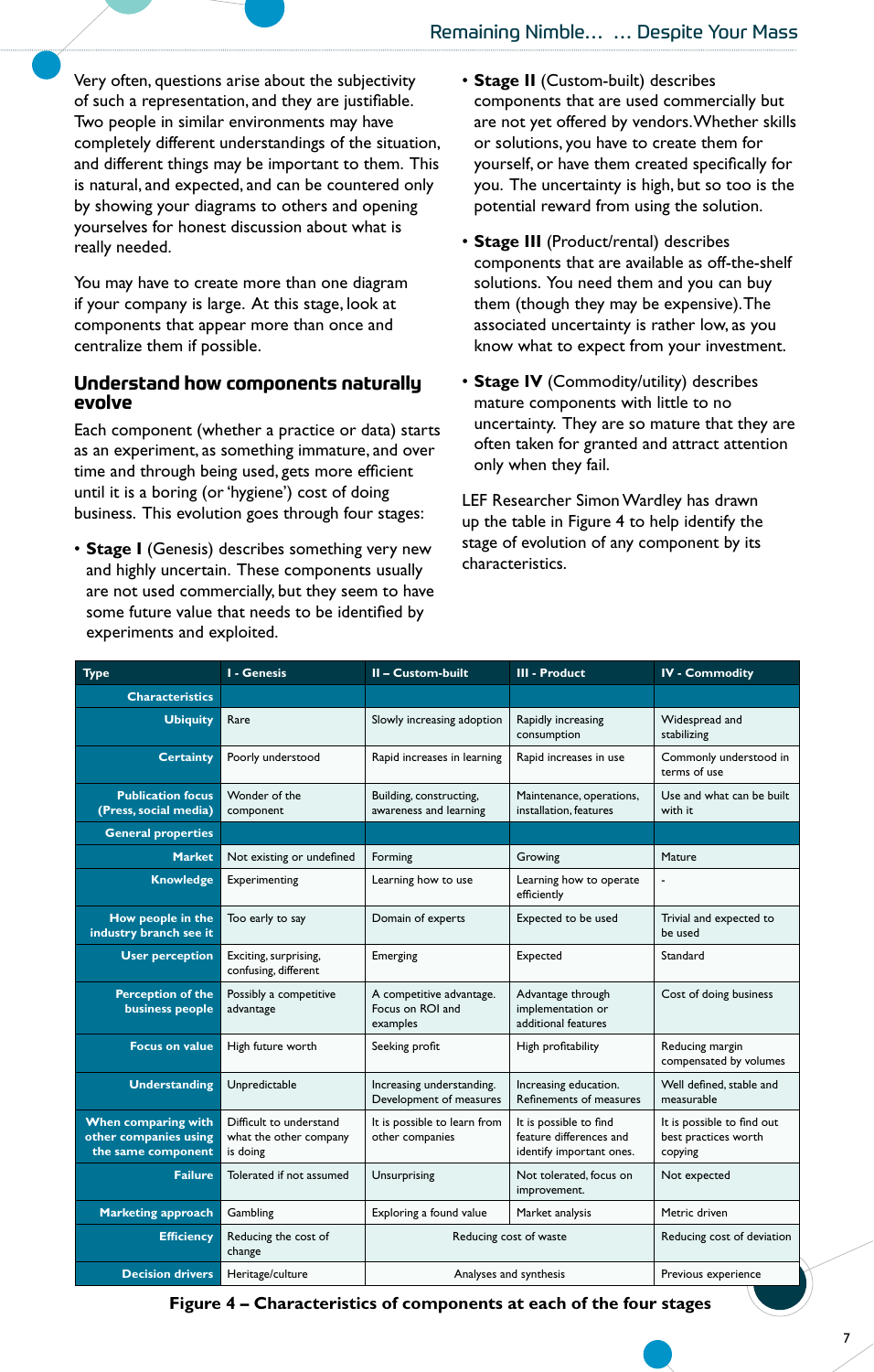When you know what stage your components are at, you can transform your value chain into a *Wardley map.* Figure 5 shows this done for the example in Figure 3.



**Figure 5 – Uncertainty gets added to the value chain**

On this map, note areas where you have heavy investment, and things that are difficult to change. Pay special attention to the area on the border between Stage III (product/rental) and Stage IV (commodity/utility), where the focus shifts from doing things right to doing them right in volume. This transition usually requires a completely different approach and all associated processes have to be reengineered.

## **Categorize inertia and use countermeasures**

This is summarized in the table in Figure 6.

*"Each component starts as an experiment and over time gets more efficient."*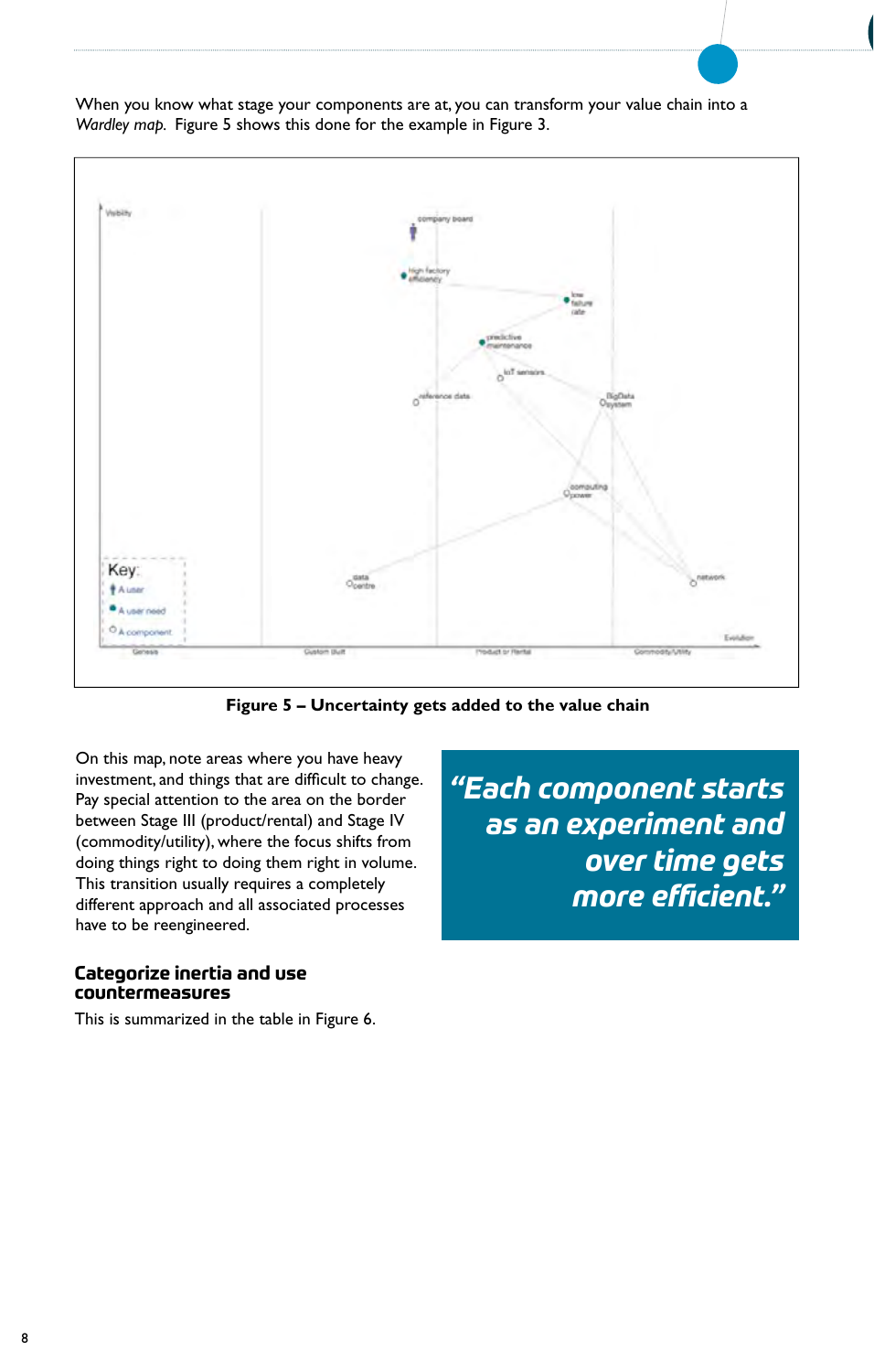|                 | <b>Source of inertia</b>                                          | <b>Countermeasure</b>                                                                                                                                                                                                                                                                                     |  |
|-----------------|-------------------------------------------------------------------|-----------------------------------------------------------------------------------------------------------------------------------------------------------------------------------------------------------------------------------------------------------------------------------------------------------|--|
| 1               | <b>Duplication</b>                                                | Merge different implementations, form a team around the new component, establish a centre of<br>excellence and make all the associated practices consistent.                                                                                                                                              |  |
| $\overline{2}$  | Too many assets                                                   | Use outsourcing where appropriate.                                                                                                                                                                                                                                                                        |  |
| 3               | Declining unit value                                              | In the first place, be the one seeking efficiency and cutting price, even if it means disrupting<br>yourself. Sticking to a cash cow for too long will put you out of business, as happened when<br>Kodak persisted with film-based photography and missed the digital business.                          |  |
|                 |                                                                   | If the component is in late Stage III, and you are not the disruptor, prepare for external players<br>joining the game. Stress-test a case of your competitor entering the market with a ten-times<br>more efficient product.                                                                             |  |
|                 |                                                                   | If you cannot cope with inertia, split your business, sell the part without prospects before<br>anyone else notices inertia, and reinvest money into the new approach.                                                                                                                                    |  |
| 4               | Data for past<br>success counteracts                              | In general, be aware that while linearity is often observed, it can be very misleading, especially if<br>the industrialization process from Stage III to Stage IV has started (or any other significant event<br>chips in).                                                                               |  |
| 5               | <b>Resistance from</b><br>rewards and culture                     | Stress-test your sales process for a ten-times cheaper product. Will sales people still have<br>proper incentives to work? Are your employees in a conflict of interest (e.g. the change<br>threatens their jobs)? Educate them and teach them that any position and any power they have<br>is temporary. |  |
| $6\overline{6}$ | <b>External financial</b><br>markets reinforce<br>existing models | Be clear about time perspectives and exit costs. Many projects will appear less interesting, and<br>you will save a lot of money.                                                                                                                                                                         |  |
| 7               | Suitability                                                       | Prepare strong use cases for how the solution should be used and how it will help your<br>customers. Let customers run tests and pilots.                                                                                                                                                                  |  |
| 8               | Lack of second<br>sourcing options                                | Prepare an exit path for your customers. Ensure data belongs to them.                                                                                                                                                                                                                                     |  |
| 9               | Lack of pricing<br>competition                                    | Ensure transparent pricing. Use 'open source' to actually create competition.                                                                                                                                                                                                                             |  |
| 10              | Loss of strategic<br>control                                      | Educate your customers. Be transparent if possible. Earn trust by working with new market<br>entrants.                                                                                                                                                                                                    |  |
| 11              | Changes to<br>governance,<br>management and<br>practices          | Educate your customers.                                                                                                                                                                                                                                                                                   |  |
| 12              | Investment in<br>knowledge capital                                | This is inevitable. Plan for it.                                                                                                                                                                                                                                                                          |  |
| 13              | Cost of acquiring<br>new skillsets                                | This is inevitable. Plan for it.                                                                                                                                                                                                                                                                          |  |
| 14              | Investment in<br>new business<br>relationships                    | This is inevitable. Plan for it.                                                                                                                                                                                                                                                                          |  |
| 15              | Threats to barrier<br>to entry                                    | This is inevitable. You may slow down such a threat by spreading fear, uncertainty and doubt, but<br>better to plan for it.                                                                                                                                                                               |  |
| 16              | Loss of existing<br>financial or physical<br>capital              | Plan your investments with Wardley maps to avoid investing in outdated activities, and take into<br>account timespan coming from evolution.                                                                                                                                                               |  |
| 17              | Loss of political<br>capital                                      | Use maps to prevent unwanted investments.                                                                                                                                                                                                                                                                 |  |
| 18              | Change of business<br>relationships                               | Use maps to prevent undesired outsourcing contracts.                                                                                                                                                                                                                                                      |  |

**Figure 6 – Countermeasures to address the 18 causes of inertia**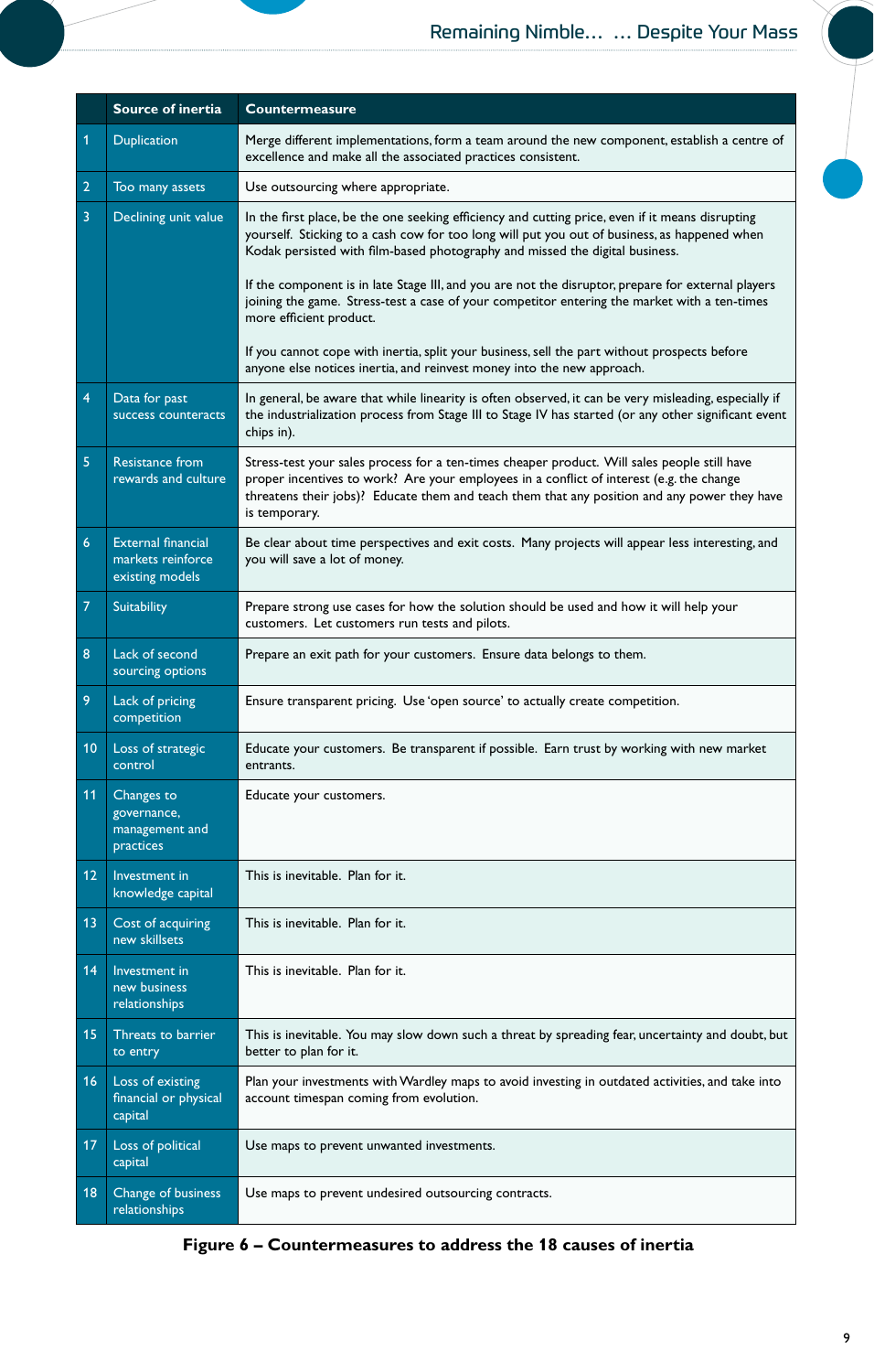## **'Begin with the end in mind'**

This quote is worth repeating as it summarizes our message. People tend to investigate and calculate the costs of building something and the cost of owning something, but rarely think what it will take to get rid of something. More often than not, exit costs are simply added to the cost of the new solution, which can render the new solution ineffective only because of those exit costs. Resistance to change can be caused by *neglecting*  exit costs.

By repeatedly analyzing your business and looking for signs of existing inertia and upcoming market shifts, you can easily keep your company structure small and agile, without sacrificing any of your operational excellence.

## **Final note**

Keep in mind that inertia is not always a bad thing. It has some positive aspects, too. For example, your customers will not jump to a more efficient provider instantly when one appears; you will have some time to catch up (although the countdown has already started).

A more advanced, strategic, usage of inertia is to take into account the inertia of your business competitors. If you identify that your biggest opponents have substantial illiquid assets, you can storm the market without fear, confident that it will be a couple of years before they are able to react. However, such exploitation requires a significant level of situational awareness, which can be achieved by learning how to create the situational maps developed by Simon Wardley<sup>5</sup>.



## **Acknowledgements**

This paper is based on the framework of Wardley Maps, created by Simon Wardley.

> *"Keep in mind that inertia is not always a bad thing."*